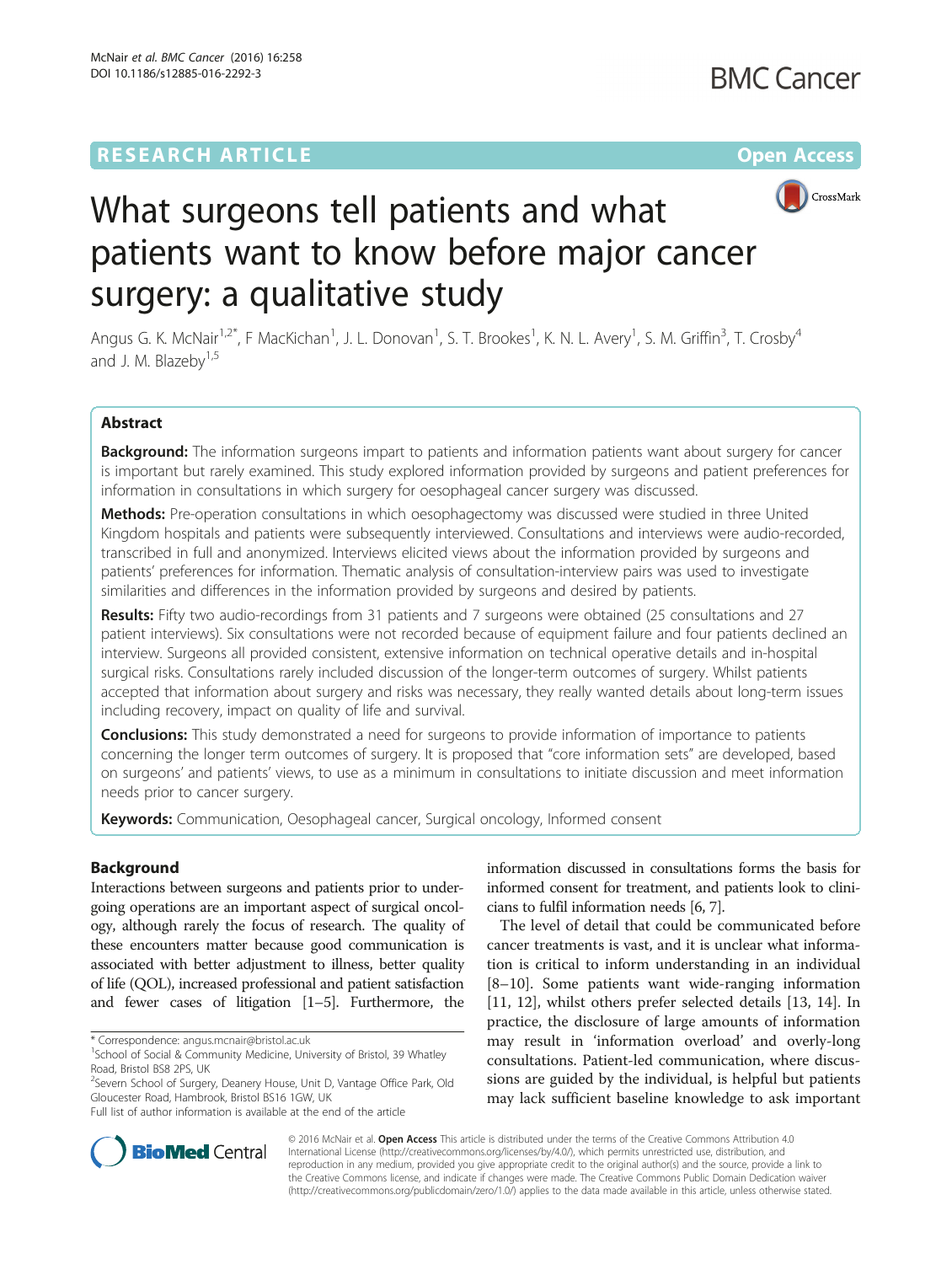questions. Within the context of information provision for surgery for cancer, it is necessary to communicate risks and benefits. Oesophagectomy is associated with mortality and morbidity and detrimental impact on QOL [[15\]](#page-6-0). Adequate preoperative information is therefore essential, but little research has investigated information provision in this setting and it is currently difficult to know how much should be considered 'enough' [\[16](#page-7-0)]. This study explored verbal information provision by surgeons during pre-operative consultations, and patient preferences for information about oesophageal cancer surgery.

#### Methods

This qualitative study comprised observations and interviews, and was conducted in three United Kingdom (UK) upper gastrointestinal (GI) cancer centres in 2010/11. Consultations between consultant surgeons and patients before surgery were audio-recorded to study information exchange, and semi-structured interviews were undertaken with patients within two weeks to explore views on the information provided and their preferences for information. Appropriate ethics committee approval was granted by the North Somerset and South Bristol Research Ethics Committee (project 07/H0106/185) and written informed consent gain from all participants.

#### Participants

Eligible patients had oesophageal adenocarcinoma or squamous cell cancer and were selected for surgery alone, or neoadjuvant treatment and surgery by an upper gastrointestinal cancer multi-disciplinary team. Patients were eligible only when aware of results of diagnostic and staging investigations. Patients were excluded if a translator was required in the clinical consultation. All surgeons in the participating centres were eligible.

#### Recruitment and data generation

Consecutive eligible patients were posted study information. Interested participants were met by researchers prior to a routine appointment in which treatment, including surgery, would be discussed by a surgeon. Consultations took place in usual hospital facilities.

Following the consultation, participants were invited to be interviewed at home, in the hospital or by telephone according to their choice. An interview topic guide was used to ensure that similar issues were covered in each interview, including expectations of the consultations, views on the information provided and information desired. This final topic included discussions about investigative tests, treatments, physical and psychological symptoms. The topic guide was applied in a flexible manner to allow patients to discuss issues of

personal relevance. Interviews were conducted by FM, AGKM and JMB [[17](#page-7-0)].

Data collection and analyses occurred concurrently and iteratively and the sample size was guided by assessment of the saturation of insights drawn from the data. Saturation was defined as the point at which no new relevant themes/ subthemes were emerging from the iterative process of analysis. Patients' clinical and demographic details were recorded, as were surgeons' characteristics.

#### Data analyses

Audio-recordings were anonymised and transcribed verbatim following standard notation guidelines [\[18\]](#page-7-0). Qualitative analysis software was used to assist with data management [[19](#page-7-0)]. Analyses were undertaken by FM and AGKM and followed principles of thematic analysis [\[20\]](#page-7-0). Analyses of the consultation data focused identifying the topics covered and depth of details provided to patients by the surgeon, and patients' responses to that information. Analyses of the interview data focused on exploring patients' understanding of and views towards the information provided during the consultation and their preferences for information provision prior to cancer surgery.

Transcripts of consultations and interviews were read and re-read for data familiarisation, all transcripts of consultations and interviews were coded in an iterative process. Coding was partly theory driven, in that the focus of analysis was on information exchange and needs, but the researchers sought to ensure that themes emerged from the data. Researchers were aware literature describing cancer patients' information needs [\[6](#page-6-0)], but they did not apply a priori categorisation to these data. Coding was conducted independently by two researchers (FM/AM) and a process of constant comparison used to compare transcripts. Codes were scrutinised and organised into broader thematic groups and subthemes, where appropriate, which were then reviewed and discussed by other members of the research team (KNLA, JMB). Consultations and interviews were considered separately to explore patterns evident across multiple cases, and as paired consultations/interviews to explore the relationship between information provision during the consultation and the patient's views and preferences. The plausibility of the data interpretation was discussed between the study team at regular interviews during the course of the analyses. Findings are presented in relation to the identified themes and frequencies are provided to illustrate the prevalence of themes.

### Results

Fifty two audio-recordings from 31 patients (mean age 67 years, 24 male; Table [1](#page-2-0)), comprising 25 consultations and 27 patient interviews were obtained. These characteristics broadly reflected those of patients routinely referred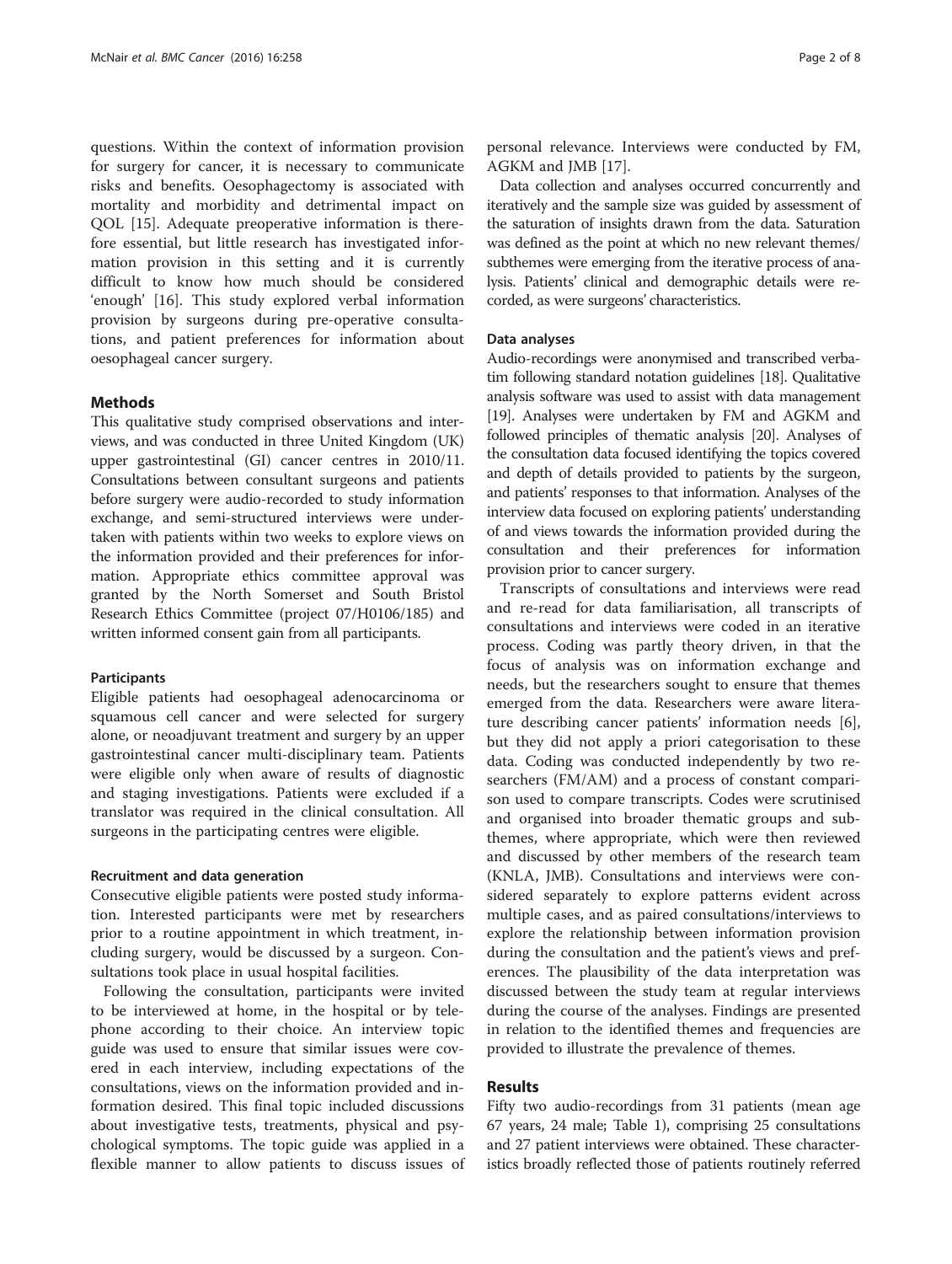<span id="page-2-0"></span>**Table 1** Details of study participants (patients and surgeons)

| Patient data                                       | $N = 31$            |
|----------------------------------------------------|---------------------|
| Mean age, years (range)                            | $67(55 - 79)$       |
| Sex                                                |                     |
| Male                                               | 24                  |
| Female                                             | 7                   |
| Tumour type                                        |                     |
| Adenocarcinoma                                     | 18                  |
| Squamous cell cancer                               | 13                  |
| Research centre                                    |                     |
| 1                                                  | 24                  |
| $\overline{2}$                                     | $\overline{2}$      |
| 3                                                  | 5                   |
| Treatment stage                                    |                     |
| Pre-chemotherapy & surgery                         | 19                  |
| Pre surgery                                        | 12                  |
| Mean consultation length, minutes: seconds (range) | 25.15 (09.74-41.37) |
| Surgeon data                                       | $N = 7$             |
| Sex                                                |                     |
| Female                                             | 1                   |
| Male                                               | 6                   |
| Mean age, years (range)                            | 47 (40-53)          |
| Research centre                                    |                     |
| 1                                                  | 5                   |
| $\overline{2}$                                     | 1                   |
| 3                                                  | 1                   |
| Consultant experience                              |                     |
| $> 5$ years                                        | 5                   |
| <5 years                                           | $\overline{2}$      |

for oesophageal cancer surgery in the UK. Six consultations were not recorded because of equipment failure and four patients declined an interview. Consultations ranged from 9 to 41 min (mean 25), which reflected the 20 min time slot allocated to consultations by the institutions. No patients described the consultation as too brief. Interviews lasted between 10 and 78 min (mean 24) and most interviews (22) were in patients' homes.

Two main themes emerged: 1) surgeons emphasised surgical techniques and in-hospital risks, and 2) patients wanted information about post-operative recovery, longterm QOL and survival. An overview of the analysis is presented in Table 2.

# Emphasis on surgical and in-hospital risks Surgeons presented detailed technical information

All consultations were dominated by information from surgeons about operative technique and in-hospital morbidity risks. The information flow was unidirectional, with surgeons disclosing information to patients frequently in a uniform way with limited patient involvement. Descriptions were often detailed, and large amounts of information were communicated in a single discourse (Table [3](#page-3-0)). Information about operative technique followed a typical format involving an explanation of normal anatomy, identification of the tumour site, defining the extent of the resection and the method for reconstruction. Surgeons did not enquire if patients wanted this level of detail.

### The gravity of surgery was emphasised

The gravity of the surgery was emphasised, being described as 'major' or 'big' in 17 of the 25 consultations.

"Now, the operation is a very big operation. It's a very serious operation and there are risks involved, ok? It is one of the biggest operations a human being can actually undergo"" (consultant IS001).

| Table 2 Summary of main themes and sub-themes |  |
|-----------------------------------------------|--|
|-----------------------------------------------|--|

| Theme                                                                                                 | Sub-themes                                                                                       |
|-------------------------------------------------------------------------------------------------------|--------------------------------------------------------------------------------------------------|
| Emphasis on surgical techniques and in-hospital risks by surgeons                                     | Surgeons presented detailed technical information                                                |
|                                                                                                       | The gravity of the surgery was emphasized                                                        |
|                                                                                                       | Short term risks were listed with little explanation                                             |
|                                                                                                       | Patients generally accepted the necessity of technical information                               |
|                                                                                                       | Some patients did not want technical information                                                 |
| Post-operative recovery, long-term quality of life and survival were<br>key patient information needs | Recovery and long-term quality of life information was desired by most,<br>but not all, patients |
|                                                                                                       | Long-term effects of surgery were minimised by surgeons                                          |
|                                                                                                       | Survival information was desired by patients                                                     |
|                                                                                                       | Surgeons presented the uncertainty around survival                                               |
|                                                                                                       | Fear may inhibit patients' desire for survival information                                       |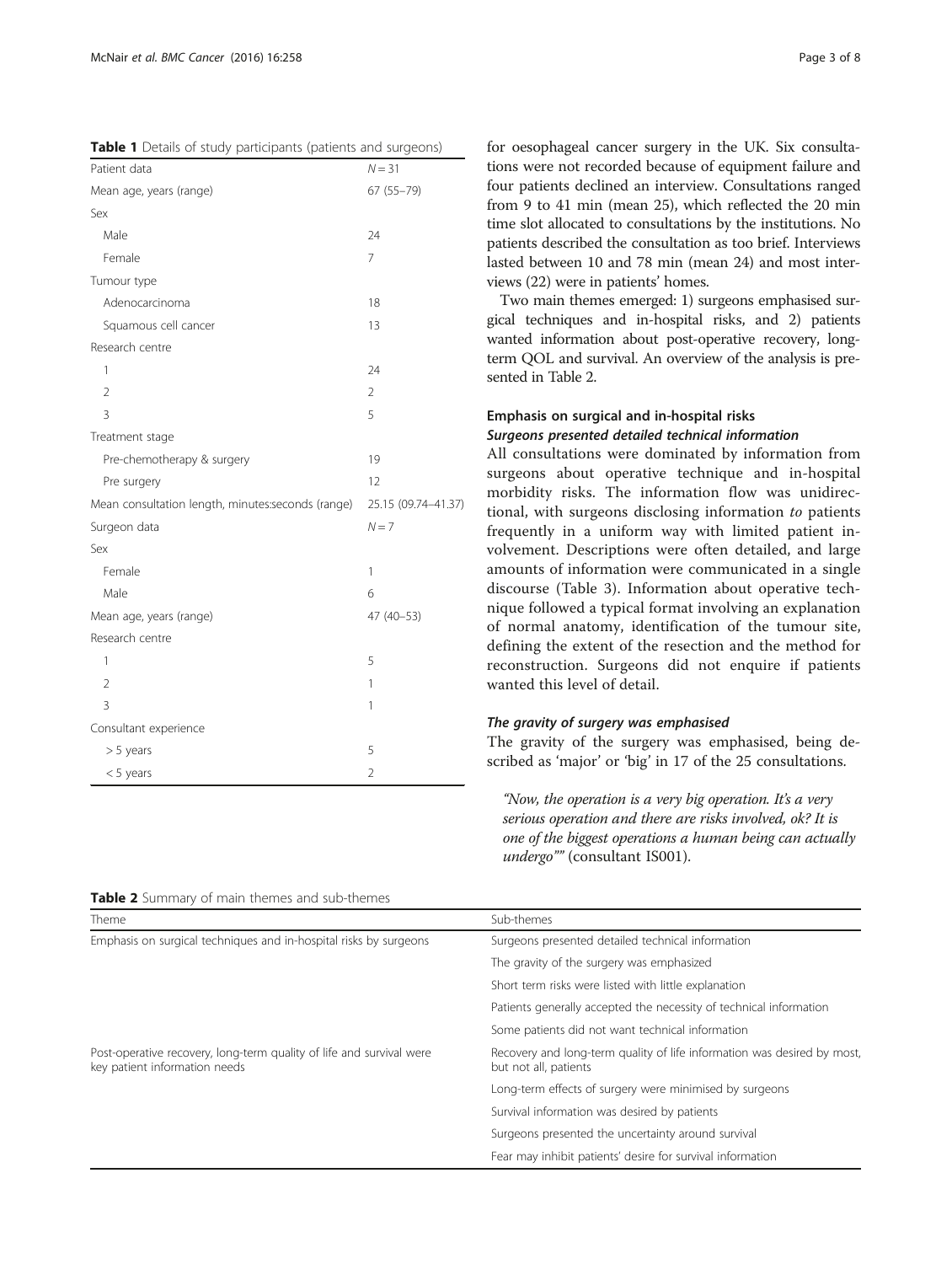<span id="page-3-0"></span>Table 3 Typical account of surgeons presenting detailed information on technique, and lists of risks, with minimal patient interaction. Patient utterances indicated in square brackets

"All the tests suggest- you know, show this tumour in the lower oesophagus – there's no obvious spread, as w- far as we can tell, to anywhere else in the body, so it's confined to the lower oesophagus and perhaps the local lymph nodes. [Mm hm] Those get removed with surgery but involved lymph nodes is a worse, ultimate sign than if you didn't have lymph nodes involved but only time will tell whether you're lucky or you're not.

The surgical treatment involves removing the tumour and the oesophagus, so if this is the- if the tumour's at the bottom of your oesophagus, we have to remove enough of the tumour- enough of the oesophagus for the stomach below to get- well, get it all out and then you're left with a gap which, to be able to eat again, has to be put back together and what we do is we make a tube out of your stomach, like- freeing up the top bit of your stomach [Mm] and then that bit of the stomach is brought up into the chest to join onto the oesophagus, there, so it ends up looking a bit like this, so you're diaphragm is here but your stomach is pulled up into your chest [Mm]. So, the operation involves an abdominal bit where we disconnect the top of your stomach from what's attaching it in there, the bottom bit of the stomach stays where it is. We then turn you onto your side and go through your chest, collapse the lung so that we can see what we're doing and then re-inflate the lung at the end of the operation and then pull the stomach up, make a tube out of it and join it to your oesophagus. So, that's the technical side of the operation

The bit that, er, causes the complication- well, it's the complications afterwards that are- [Mm Mm] that are the what the potential problems and big operations have several complications – you can get chest infections, wound infections, you can get, er, bleeding, you can get heart problems, you can get, er, if that join we make leaks, that's a serious complication [Mm], if the blood supply to the top of this bit of stomach's not enough and then it dies, that's a serious complication [Mm]- it clots in the legs. There are a whole range of things that are possible, the major it- you know, the majority of the people get through the surgery [Mm], erm and leave hospital so our mortality rate – the chance of dying in hospital from a serious complication is less than two percent, or around two percent [tut], so a ninety-eight percent chance of getting through major surgery [Mm]

#### (Consultation with IS009)

Such descriptions allowed more detail about specific aspects of the procedure to be introduced, which reinforced the magnitude of the surgery may helped contextualise disclosure about in-hospital risks.

#### Short-term risks were listed with little explanation

Short-term risks were described in all consultations, and were listed in succession with little explanation (Table 3). The exception was in-hospital mortality, which often included summary statistics.

"The overall mortality rate with a major operation like this, in our hands, is less than two percent, so it's a ninety-eight percent chance of getting through it" (consultation for IS010).

### Patients generally accepted the necessity of technical information

Information about surgical technique and morbidity were identified as desired information topics by only three patients. Most patients acknowledged that surgeons needed to give them the data, and was often described in the context of possible litigation.

"I think it's, erm- 'cause of litigation, isn't it these days – they have to tell you everything" (ISO001).

#### Some patients did not want technical information

There were seven patients that expressed a preference against being given technical information. This demonstrates a mismatch between surgeons' and patients' views. Explicitly not wanting to know about these things was potentially related to (a) a sense of inevitability about the procedure and a desire to 'get on with it':

"I did have the fleeting thought going through my mind, 'For goodness sake, why are you telling me all this. I'm confident, you're confident. Let's get on with  $it''$  (IS015)

(b) that reflecting on their own vulnerability was unhelpful, and possibly contradicted a positive narrative that patients were trying to maintain

"I don't think I was as interested in that sort of detail. I know that there are risks, I don't want to dwell on it. It's always near the front of your mind at this particular time- and you're trying to get away from that as much as possible (IS017)

"I must confess it came as rather a blow and what I what I didn't like really were the statistics that he went into - I would have liked to have heard more about the sort of positive side of it" (IS007) or (c) a general squeamishness.

"Surgeons see it every day. They're quite happy to talk about it. A lot of people seen somebody run over in the road and their insides hanging out, they'd be on the side of the road throwing up. You know, and if they tell you they're gonna do something similar to you, you don't wanna know about it" (IS002) "obviously one needs a- some idea of the process but not necessary of- not necessarily every gory detail" (IS015)

#### Recovery, quality of life and survival

Information about post-operative recovery and QOL was identified as important to all but four patients. This was related to a wide range of topics including work, social activities and physical symptoms.

"I was trying to gauge what the time would be before I could begin to embark upon relatively normal activities" (IS003)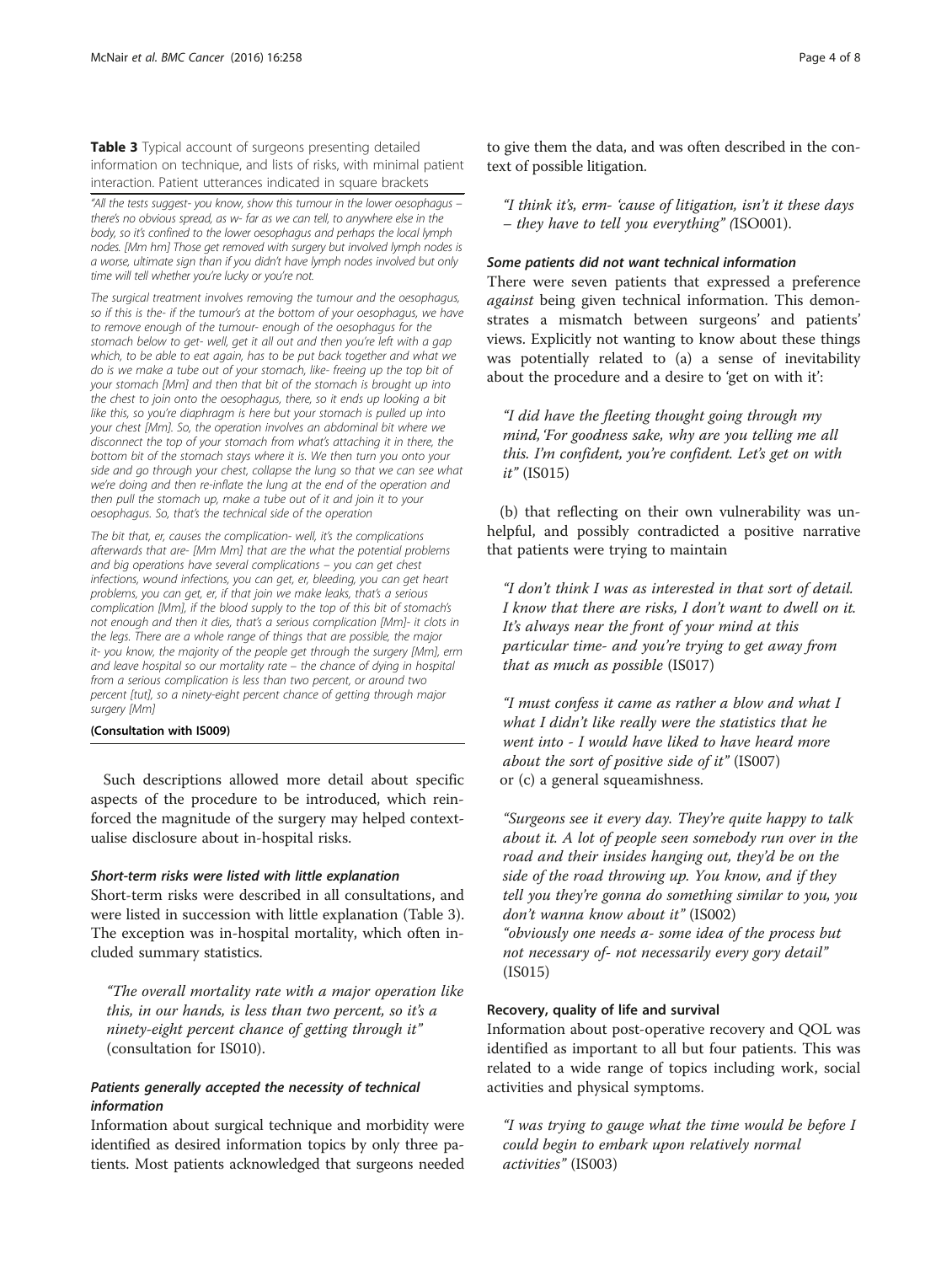"Will I not be able to work any more?" (IS004)

"I wanted to know basically what you're like. Can you, erm, do the things that I now do? Bearing in mind I'm seventy-six years old and I can't run about like I used to…after six months, erm, how what will it do? Can I- Will I be able to stretch? Will I be able to paint the ceiling- Will I be able to- to run about? What? I'll be like- I'll be able to drive a car, I guess but- you know, so those are the things." (IS013)

There were four patients who explicitly stated that they did not want information about QOL. Reasons for this included wanting the information later in their recovery or to maintain an idea of "hope".

"I don't think that I would really want to know what would be the long-term problems if any. I want to stay on top  $- I$  want to keep on top of it... I don't really want to think too far ahead, there is probably enough to think about, y'know, at the moment" (IS008)

#### Long-term effects of surgery were minimized by surgeons

Long-term QOL were discussed in fewer than half (10) of consultations, with notable variation in the level of detail. Descriptions of recovery varied, from surgeons portraying it as an ongoing process, to describing a clear trajectory. Topics covered largely concerned the control of symptoms, such as reflux. Explicit in descriptions was that patients would return to a normal, or near-normal, state of functioning. This had the effect of minimising the long-term impact of surgery.

"it can take six months or so before you are back to where you were, maybe longer—six to nine months to how you're feeling now" (consultation for IS019).

"He said, 'six months.' But that's to full fitness, you should be feeling a lot better a lot sooner" (IS001)

Patients appeared satisfied with this information, though this may be based on the unrealistic belief that they would return to full health. Evidence suggests that half of patients never return to pre-operative levels of fitness [[21](#page-7-0)], and this was not explained to patients. Minimising the long-term impact of surgery may therefore suppress question-asking. There were no examples of surgeons eliciting patients' information needs regarding recovery.

#### Survival information was desired by patients

Survival information was often stressed as important by patients.

"I'd like to know is- is your thoughts on, erm- on whether you'd like to know the- the chances of a successful cure and these kinds of things. (ISO14)

It was provided in 17 consultations and quoted statistics were largely consistent between consultations and with published literature (50 % two year survival). Disclosure of survival information was often embedded within the technical description of the surgical procedure, and was brief.

#### Surgeons presented the uncertainty around survival

Although specific survival rates were conveyed in many consultations, surgeons made efforts to impress the uncertainty of the prognosis for the individual.

"But, you know, as- as I s- tell people, you know, if- say there was a percentage cure rate, you're not gonna be percentage cured, you're either gonna be cured or not- [Yeah. Mm.] cured and that's a problem  $-$  that's when we just don't know anything"

These difficulties were manifested in consultations where survival statistics were often followed by caveats; "we don't have a crystal ball" (IS028). This reflects tensions between providing population-based survival statistics and providing individualised information.

Difficulties with personalising survival information were acknowledged and largely accepted by patients during interviews, with uncertainty viewed as an inherent aspect of the cancer trajectory. This was even the case when such information was potentially distressing. In one interview the patient and his wife describe feeling 'done down' when hearing of the survival statistics, although the patient reflected; "I thought, it's better that [surgeon] said that than,'Oh look, we'll cure you'" (IS025).

Fear may inhibit patients' desire for survival information One patient initially described not wanting survival information but then clarified his opinion.

"I've got to ask the question because clearly those are the answers you want to know, you know. Am I gonna die? Or, you know, how long am I likely to live? You know, these are sort of basic questions that you want answers to but you're scared that someone's gonna say well, actually not very long, you know (laughs) and you can't argue because they're the professional" (ISO7)

Fear was an inhibitory factor in this example but this highlights an important distinction between patients wanting survival information in general and wanting to know how long they will live as an individual.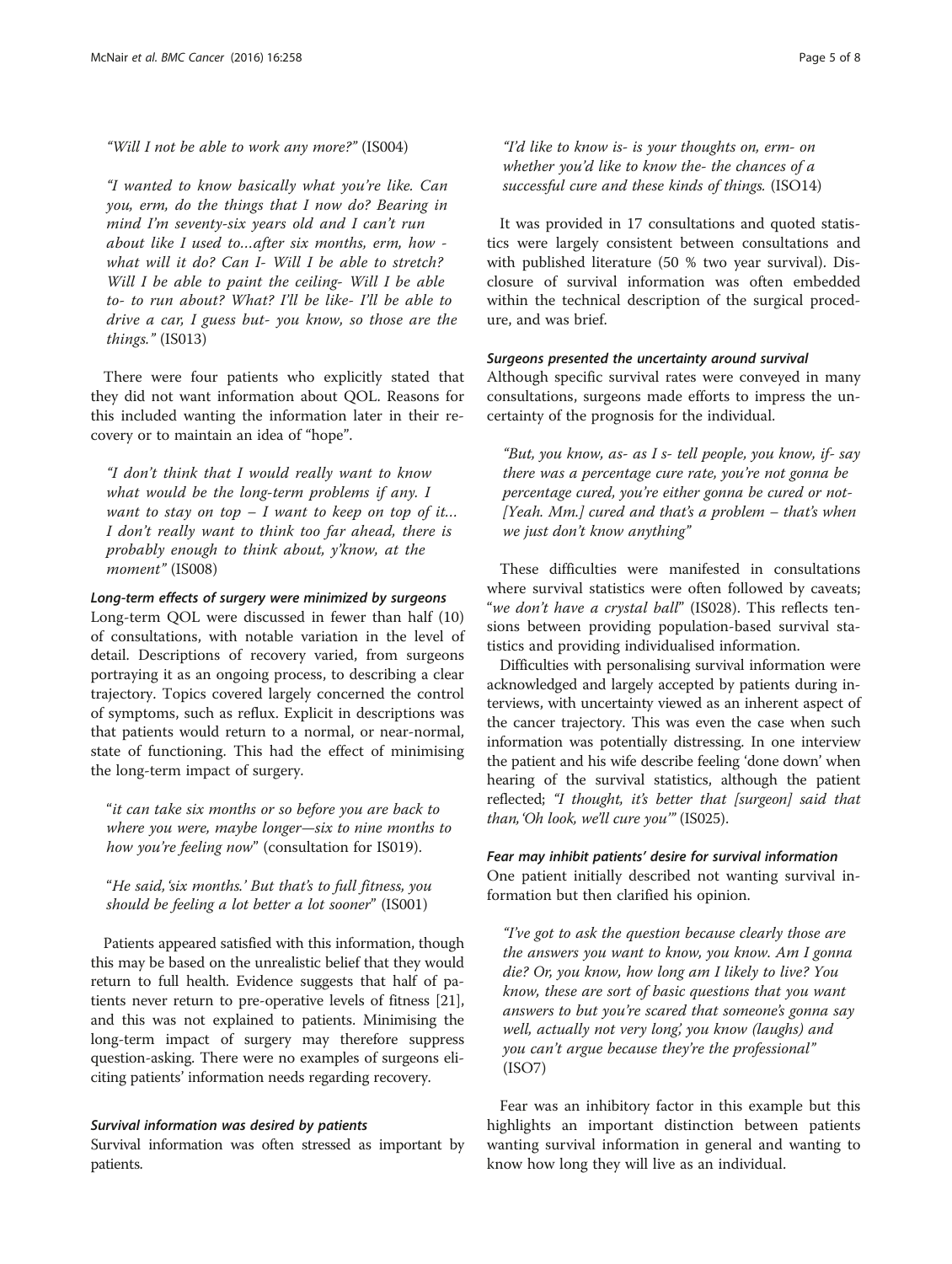#### Discussion and conclusions

This study explored information provision by surgeons, and information desired by patients regarding surgery for oesophageal cancer. Analyses of consultation data found that surgeons consistently provided patients with detailed information about the surgical technique and associated in-hospital risks. Patient interviews showed that the information was accepted by patients as necessary but that patients wanted to know more about the long-term consequences of surgery. There is therefore a need to re-consider information routinely communicated before cancer surgery and to develop methods to ensure that appropriate operative details and short-term adverse events are explained, but also that information of key importance to patients is included.

Reasons for the observed differences between surgeons and patients' views may be inferred from the different perspectives of the purpose of the consultation. Surgeons are aware of the medico-legal need to inform patients of risks, hence their detailed disclosure. They may be cautious to discuss survival, which is often poor in this patient group, and place less importance on the impact on QOL postsurgery. Whilst accepting information about these risks, patients are keen to hear about the potential benefits and the likely long-term consequences of surgery.

Some research has considered information preferences for patients undergoing oesophagectomy [\[7,](#page-6-0) [22](#page-7-0)–[25\]](#page-7-0), although there are no published studies that have used qualitative methodology to directly and in detail capture patients' perspectives, observe real-life interaction with surgeons, or investigated needs for patients before undergoing surgery. A questionnaire study found that the majority of patients (79 %) wanted to know "as much as possible", but further reasons about why this was the case were not explored [\[26\]](#page-7-0). Similarly, two studies examining patients' preferences for prognostic information using discrete choice experiments demonstrated that the majority wanted to know survival rates, but broader information needs were not investigated [[7,](#page-6-0) [23](#page-7-0)]. These studies were performed in patients who had undergone surgery, whose information preferences may have changed once the immediate peri-operative risks had been overcome. These studies highlighted patients' need for information about postoperative QOL, and life style changes which may be particularly important in oesophageal cancer surgery [[26\]](#page-7-0). Previous studies have demonstrated the difficulties of information provision in healthcare. Some authors suggested that detailed disclosure is desired by patients and recommended by experts [[27](#page-7-0)–[29](#page-7-0)], while others argue that patients express preferences for limited information, especially regarding 'bad news' [\[13](#page-6-0), [14](#page-6-0), [30](#page-7-0)]. Such tension was apparent in this study, with the majority (24) of patients extolling the value of knowing 'as much as possible', but a minority

(7) holding an aversion to having some information disclosed to them. Rather than suggestive of a need for non-disclosure, these cases highlighted an obligation to provide information in a timely and sensitive manner over the course of the patient's journey.

Deficiencies in surgical communication have been described in a recent systematic review [\[31](#page-7-0)]. Included were descriptive quantitative and qualitative studies that assessed communication behaviour of surgeons with patients and family members. At total of 31 papers were included describing 21 studies, the majority of which (25) were based in North America. The key findings of this review were largely in keeping with this research. Surgeons spent the majority of the time educating patients about surgery, but had deficiencies in discussing risks and uncertainties. Furthermore, little time was spent discussing "non-biomedical" issues. The main limitation of this review is with regards to the scope of surgery. Most of the studies focussed on low risk orthopaedic, gynaecological and general surgical procedures. Esophagectomy is one of the most morbid and mortal elective surgical procedures performed worldwide [[32\]](#page-7-0). It represents patients only chance of long term survival, but the likelihood of achieving this is small. This study therefore represents an important and unique addition to this body of evidence.

This study is the first to provide detailed evidence of information provision and patients' information preferences in a pre-oesophagectomy setting across several UK centres with paired observational and interview data, and succeeded despite major challenges. Research involving patients with oesophageal cancer is difficult because survival is short. Pre-operative recruitment is challenging as there is a narrow time window, and patients' have much to consider without the burden of research participation. This work was based around one clinical episode that was chosen to represent the time when maximal information about surgery would be provided. It is likely that surgery was discussed at other times and with other professionals. It is possible that key information was imparted at those time points although patients did not highlight this issue during the individual interviews. Data in this study were presented comparing themes across the consultations and interviews because it best reflected the aims of the study. It would be interesting to present further data to explore paired consultations/interviews, however, this will be the subject of future research. Similarly, the use of other forms of data collection or analysis, such as video recording and conversation analysis, would provide further insights into the communication process.

Sampling in qualitative research may involve purposefully selecting relevant participants through 'non-probability' sampling to attain a broad range of possible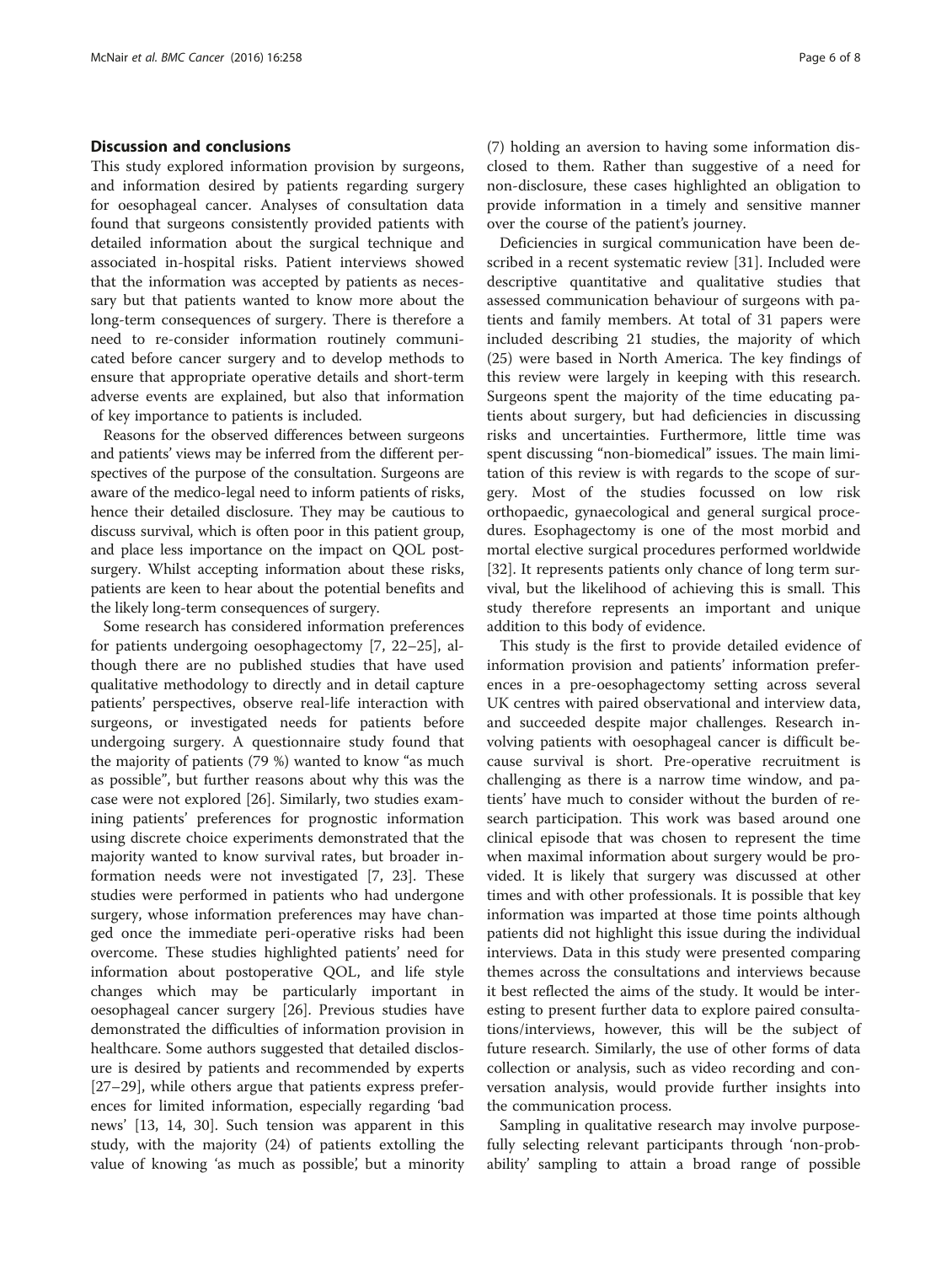<span id="page-6-0"></span>views [[33\]](#page-7-0). In this study, consecutive patients referred for surgery were invited to participate, using a 'convenience sampling' approach that may be considered less rigorous and produce findings that are potentially less generalizable [\[34](#page-7-0)] but may be deemed appropriate when the population is hard to access [\[35\]](#page-7-0). Patients in this study were sampled from three UK centres and their characteristics broadly reflected those of the population of patients with oesophageal cancer as a whole. Furthermore, the consistency and plausibility of the findings indicate that the findings may be transferable. Further work in a wider range of centres and different contexts, including those outside the UK, is encouraged to more fully understand the practices and patient preferences relating to information provision indifferent health care and medico-legal systems. Cultural differences, such as the primacy of individual autonomy or degree of professional beneficence would be worth exploring.

Information provision is central to clinical consultations. This study demonstrated a discrepancy between desired information and information provided to patients in surgical consultations. It is therefore necessary to develop methods to improve information provision in surgical consultations. One possible solution is to develop a "core disclosure set of information" [[36\]](#page-7-0). This is a minimum information set agreed by both surgeons and patients that would act as a baseline to enable patients to consider their own preferences and stimulate shared decision- making. In that way it does not substitute individualised disclosure, but acts as an initial foundation to catalyse discussions that are meaningful to the patient. Benefits of such an approach are to avoid overloading patients, whilst still enabling participation in the disclosure process. Research is currently in progress to define core disclosure for oesophagectomy, using methods developed for defining outcome measures for trials, although how this will be integrated into clinical practice is still under development.

#### Abbreviations

GI: Gatrointestinal; QOL: Quality of Life; UK: United Kingdom.

#### Competing interests

The authors declare that they have no competing interests.

#### Authors' contributions

AM designed the study, collected and analysed data, and prepared the manuscript; FM Collected and analysed the data, and prepared the manuscript; JLD analysed the data and prepared the manuscript; STB designed the study and prepared the manuscript; KA designed the study, analysed the data and prepared the manuscript; SMG analysed the data and prepared the manuscript; TC analysed the data and prepared the manuscript; JMB designed the study, collected and analysed data and prepared the manuscript. All authors have read and approved the manuscript.

#### Acknowledgements

We thank the surgeons and patients who participated in this study or contributed as collaborators, including Mr Paul Barham, Mr Andrew Hollowood, Mr Dan Titcomb, Mr Christopher Streets, Mr Richard Krystopik, Mr

Tom Crosby, Mr Wyn Lewis, Mr Geoffrey Clark, Mr Guy Blackshaw, Mr Tim Havard and Mr Xavier Escofet. We also thank Sean Strong, Joanna Nicklin and Rachel Colver for their help in data collection.

#### Source of support

This work represents independent research partially commissioned by the National Institute for Health Research (NIHR) under Research for Patient Benefit Program PB-PG- 0807–14131. The views expressed in this publication are those of the author(s) and not necessarily those of the NHS, the NIHR or the Department of Health. KNLA was funded by a NIHR Post Doctoral Award during the time of the research. JLD is a NIHR senior investigator.

#### Author details

<sup>1</sup>School of Social & Community Medicine, University of Bristol, 39 Whatley Road, Bristol BS8 2PS, UK. <sup>2</sup>Severn School of Surgery, Deanery House, Unit D Vantage Office Park, Old Gloucester Road, Hambrook, Bristol BS16 1GW, UK. <sup>3</sup>Northern Oesophago-Gastric Unit, Royal Victoria Infirmary, Queen Victoria Road, Newcastle upon Tyne NE1 4LP, UK. <sup>4</sup>Department of Oncology, Velindre Hospital, Whitchurch, Cardiff CF14 2TL, UK. <sup>5</sup>University Hospitals Bristol NHS Foundation Trust, Bristol BS2 8HW, UK.

#### Received: 16 March 2015 Accepted: 23 March 2016 Published online: 31 March 2016

#### References

- 1. Chaitchik S, Kreitler S, Shaked S, Schwartz I, Rosin R. Doctor-patient communication in a cancer ward. J Cancer Educ. 1992;7(1):41–54. doi[:10.1080/08858199209528141](http://dx.doi.org/10.1080/08858199209528141).
- 2. Fallowfield L, Jenkins V. Effective communication skills are the key to good cancer care. Eur J Cancer. 1999;35(11):1592–7. [http://dx.doi.org/10.1016/](http://dx.doi.org/10.1016/S0959-8049(99)00212-9) [S0959-8049\(99\)00212-9](http://dx.doi.org/10.1016/S0959-8049(99)00212-9).
- 3. Moore PJ, Adler NE, Robertson PA. Medical malpractice: the effect of doctorpatient relations on medical patient perceptions and malpractice intentions. Western J Med. 2000;173(4):244–50.
- 4. Ong LM, Visser MR, Lammes FB, de Haes JC. Doctor-patient communication and cancer patients' quality of life and satisfaction. Patient Educ Couns. 2000;41(2):145–56. doi:[10.1016/S0738-3991\(99\)00108-1.](http://dx.doi.org/10.1016/S0738-3991(99)00108-1)
- 5. Street Jr RL, Makoul G, Arora NK, Epstein RM. How does communication heal? Pathways linking clinician-patient communication to health outcomes. Patient Educ Couns. 2009;74(3):295–301. doi:[10.1016/j.pec.2008.11.015.](http://dx.doi.org/10.1016/j.pec.2008.11.015)
- 6. Rutten LJ, Arora NK, Bakos AD, Aziz N, Rowland J. Information needs and sources of information among cancer patients: a systematic review of research (1980–2003). Patient Educ Couns. 2005;57(3):250–61. doi:[10.1016/j.](http://dx.doi.org/10.1016/j.pec.2004.06.006) [pec.2004.06.006](http://dx.doi.org/10.1016/j.pec.2004.06.006).
- 7. Lagarde SM, Franssen SJ, van Werven JR, Smets EM, Tran TC, Tilanus HW, et al. Patient preferences for the disclosure of prognosis after esophagectomy for cancer with curative intent. Ann Surg Oncol. 2008;15(11):3289–98. doi:[10.1245/s10434-008-0068-y.](http://dx.doi.org/10.1245/s10434-008-0068-y)
- 8. General Medical Council. Consent: patients and doctors making decisions together. 2008.
- 9. The Royal College of Surgeons of England. Good Surgical Practice. 2008.
- 10. American Medical Association Council on Ethical and Judicial Affairs. Fundamental Elements of the Patient-Physician Relationship. 1990.
- 11. Tattersall MH, Butow PN, Griffin AM, Dunn SM. The take-home message: patients prefer consultation audiotapes to summary letters. J Clin Oncol. 1994;12(6):1305–11.
- 12. Elkin EB, Kim SH, Casper ES, Kissane DW, Schrag D. Desire for information and involvement in treatment decisions: elderly cancer patients' preferences and their physicians' perceptions. J Clin Oncol. 2007;25(33):5275–80. doi[:10.1200/JCO.2007.11.1922.](http://dx.doi.org/10.1200/JCO.2007.11.1922)
- 13. Leydon GM, Boulton M, Moynihan C, Jones A, Mossman J, Boudini M, et al. Cancer patients' information needs and information seeking behaviour: in depth interview study. BMJ. 2000;320:909–13. doi[:10.1136/bmj.320.7239.909](http://dx.doi.org/10.1136/bmj.320.7239.909).
- 14. Jenkins V, Fallowfield L, Saul J. Information needs of patients with cancer: results from a large study in UK cancer centres. Br J Cancer. 2001;84(1):48–51. doi:[10.1054/bjoc.2000.1573.](http://dx.doi.org/10.1054/bjoc.2000.1573)
- 15. Derogar M, Lagergren P. Health-related quality of life among 5-year survivors of esophageal cancer surgery: a prospective population-based study. J Clin Oncol. 2012;30(4):413–8. doi[:10.1200/JCO.2011.38.9791](http://dx.doi.org/10.1200/JCO.2011.38.9791).